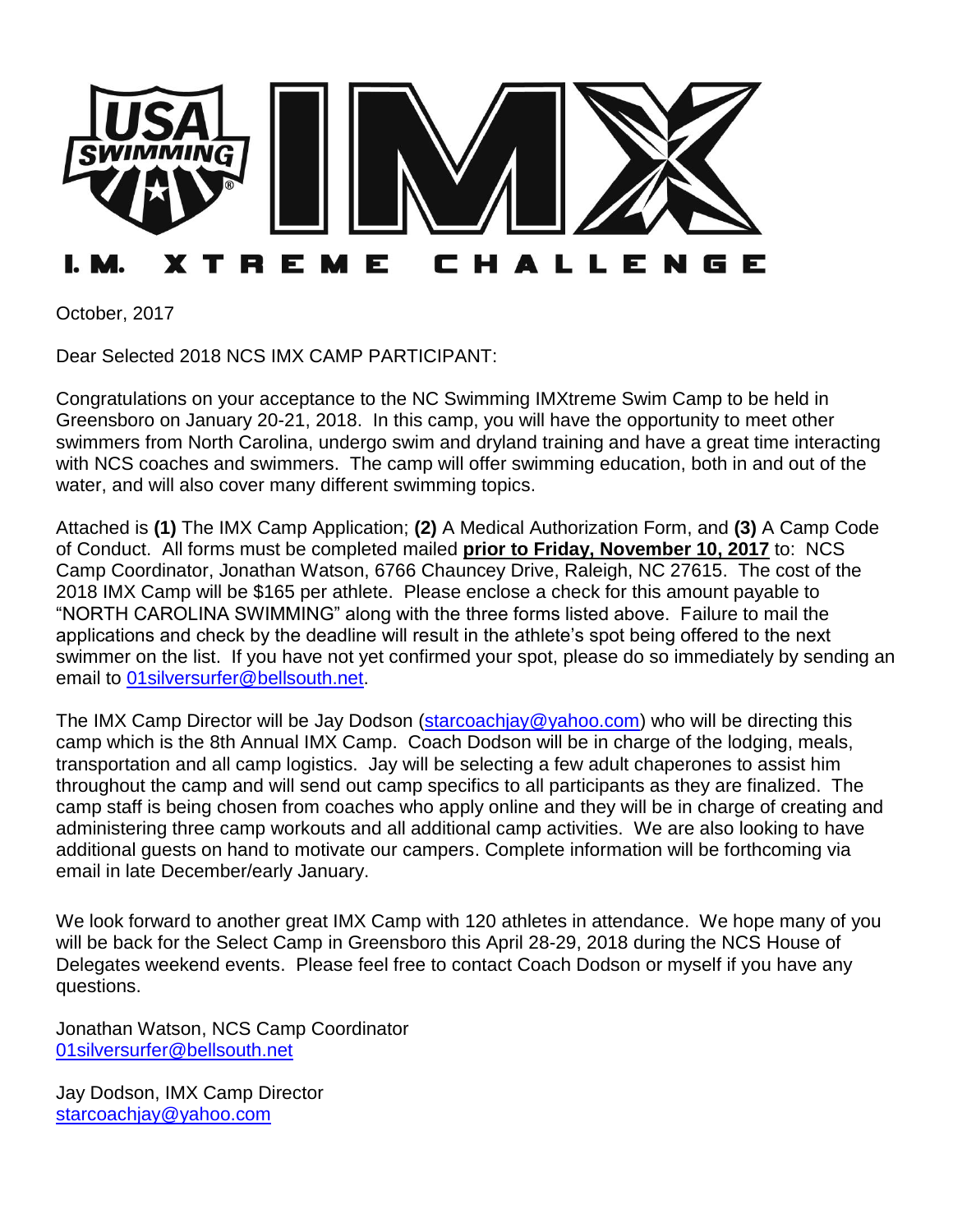# 2018 NCS IMX CAMP

**The 2018 IMX Camp will take place at the Greensboro Aquatic Center (GAC) on January 20-21, 2018. The cost of the 2-day camp will be \$165 per athlete attending. The official application will be available by Oct. 31, 2017 at**  [www.ncswim.org](http://www.ncswim.org/)**. Below is a listing of the top-20 GIRLS (age 11, 12 and 13) who were selected based on their long course IMX rankings (in their single age group) during 2017. Five additional alternates are listed below and will be invited should any of the top-20 automatic swimmers decline, so the camp has 20 athletes present in each age group. The deadline to submit the application will be November 10, 2017. In the meantime, please email NCS Camp Coordinator, Jonathan Watson at [01silversurfer@bellsouth.net](mailto:01silversurfer@bellsouth.net) by October 15 with your intent to participate or decline so that we can inform the alternates whether or not they will have a spot in the camp. Alternates should also indicate their intention by email, so we will be able to contact them if a spot opens up in the camp.**

|                         | <b>TOP-RANKED NCS GIRLS BY IMX SCORE</b> |                                   |                                     |  |  |
|-------------------------|------------------------------------------|-----------------------------------|-------------------------------------|--|--|
| #                       | <b>11 YEAR OLDS</b>                      | <b>12 YEAR OLDS</b>               | <b>13 YEAR OLDS</b>                 |  |  |
| $\mathbf{1}$            | Druhan, Abby (3604) - SwimMAC            | Dry, Elena (4179) - TAC           | Hook, Charlotte (5067) - TAC        |  |  |
| $\mathbf{2}$            | Plaza, Sofia (3382) - ATOM               | Wilhelm, Kiley (3964) - SwimMAC   | Zettel, Brooke (5060) - TAC         |  |  |
| 3                       | Curran, Molly (3239) - TAC               | Cotter, Keelan (3917) - TAC       | Menkhaus, Madeline (4521) - SwimMAC |  |  |
| 4                       | Cummings, Kassidy (3101)-SwimMAC         | Rainey, Grace (3792) - SwimMAC    | Zhang, Jolene (4449) - TAC          |  |  |
| 5                       | Eggers, Kaylee (3085) - RMY              | Morris, Taylor (3663) - TAC       | Razewski, Morgan (4172) - SwimMAC   |  |  |
| 6                       | Pitts, Emma (3049) - YSST                | Bloom, Taylor (3645) - TAC        | Dona, Hanani (4081) - SwimMAC       |  |  |
| $\overline{\mathbf{z}}$ | Kwong, Yasmine (2953) - YOTA             | Hegland, Kate (3609) - TAC        | Schoppa, Maura (4042) - SwimGSA     |  |  |
| 8                       | Lee, Emma (2925) - MSA                   | Stolberg, Emma (3489) - EAC       | Browning, Jordan (4018) - SwimMAC   |  |  |
| 9                       | Barnes, Payton (2879) - TAC              | Pierce, Camila (3429) - RSA       | Pena, Karsen (3850) - TAC           |  |  |
| 10                      | Shanahan, Mary (2855) - HAC              | Xu, Savannah (3389) - YOTA        | Wilson, Peyton (3763) - GCY         |  |  |
| 11                      | Vannote, Carly (2663) - SwimMAC          | Donlan, Molly (3382) - SwimMAC    | Campbell, Emily (3748) - MOR        |  |  |
| 12                      | Sleime, Leyla (2656) - SwimMAC           | Jackson, Claire (3326) - TAC      | Hastings, Emma (3708) - ECA         |  |  |
| 13                      | Fan, Victoria (2587) - SwimMAC           | Topp, Makenna (3284) - SwimMAC    | Yandle, Ava (3627) - SwimMAC        |  |  |
| 14                      | Thome, Paige (2571) - SwimMAC            | Thompson, Nicky (3253) - SwimMAC  | Alexander, Reece (3622) - TYDE      |  |  |
| 15                      | Riley, Erin (2554) - UN                  | Burgess, Stefanie (3241) - MOR    | Haroldson, Olivia (3537) - MOR      |  |  |
| 16                      | Nance, Lauren (2545) - TAC               | Lajoie, Ava (3223) - ECA          | Thome, Alison (3502) - SwimMAC      |  |  |
| 17                      | Ivanov, Katya (2529) - UN                | Cruz, Agnes (3204) - EAC          | Pham, Jacquelyn (3469) - TAC        |  |  |
| 18                      | Dolan, Maya (2508) - NCAC                | Koh, Jenna (3174) - EAC           | Lyons, Claire (3455) - SwimMAC      |  |  |
| 19                      | Legrand, Frannie (2503) - SwimMAC        | Boulware, Olivia (3071) - MOR     | Horn, Caitlin (3445) - EAC          |  |  |
| 20                      | Frondoza, Audrey (2464) - TYDE           | Oxrider, Annegray (3041) - ATOM   | McDevitt, Elizabeth (3389) - YBAC   |  |  |
| <b>ALT</b>              | Gaur, Tanvi (2392) - NCAC                | Cornell, Caitlyn (2983) - SwimMAC | Ciancanelli, Makayla (3384) - GFSC  |  |  |
| <b>ALT</b>              | Baric, Catherine (2378) - YOTA           | Armand, Samantha (2974) - YOTA    | Grimsrud, Lauren (3350) - RSA       |  |  |
| <b>ALT</b>              | Bernardo, Lauren (2325) - SwimMAC        | Bailey, Leigh (2932) - ATOM       | Middlesworth, Maxine (3337) - ATOM  |  |  |
| <b>ALT</b>              | Floyd, Charley (2322) - SwimMAC          | Murray, Avery (2930) - SwimMAC    | Jackson, Sarah (3305) - TAC         |  |  |
| <b>ALT</b>              | Moehrke, Taylor (2287) - TYDE            | Dichak, Sarah (2926) - SwimMAC    | Yang, Iris (3301) - SwimMAC         |  |  |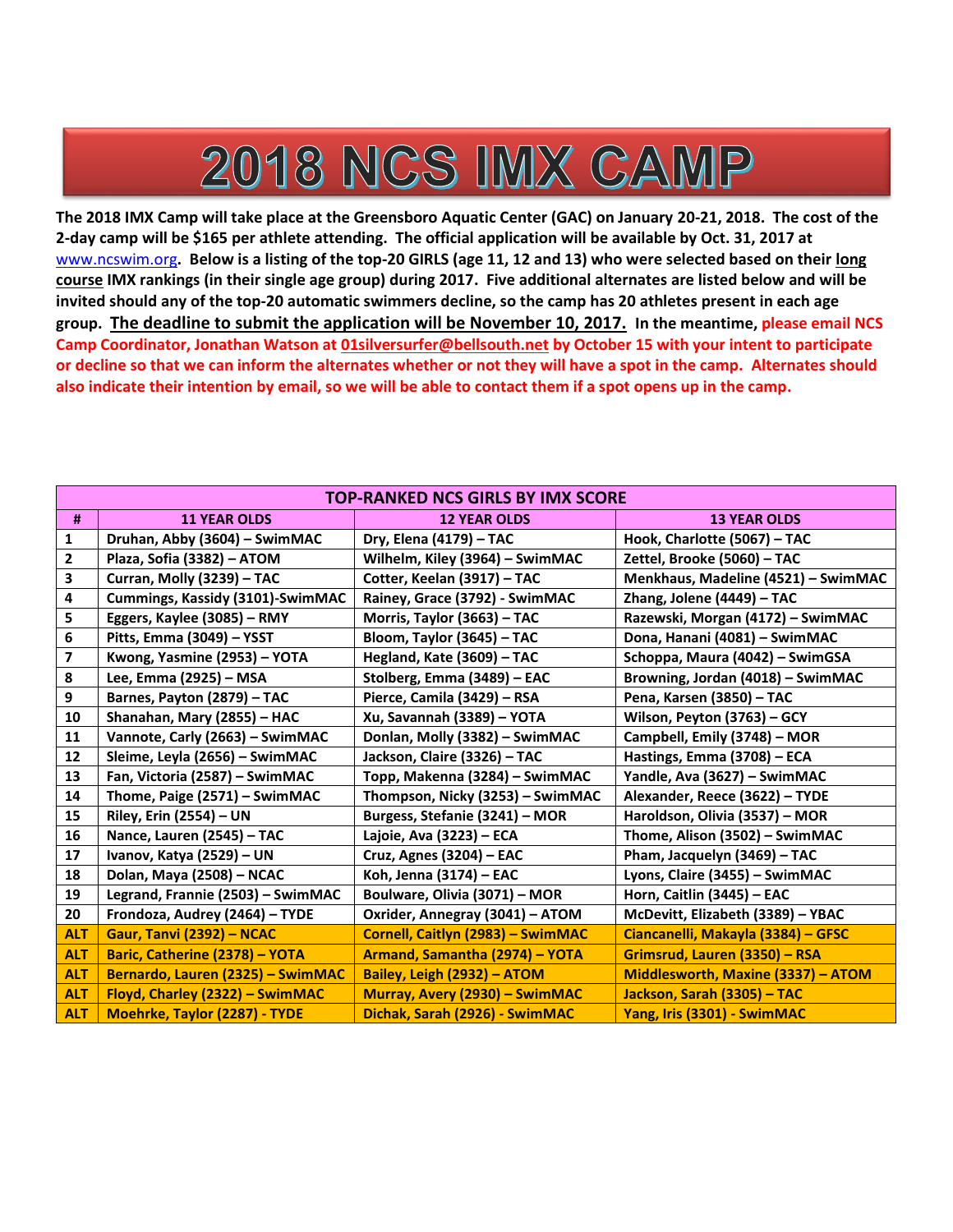## 2018 NCS IMX CAMP

**The 2018 IMX Camp will take place at the Greensboro Aquatic Center (GAC) on January 20-21, 2018. The cost of the 2-day camp will be \$165 per athlete attending. The official application will be available by Oct. 31, 2017 at**  [www.ncswim.org](http://www.ncswim.org/)**. Below is a listing of the top-20 BOYS (age 11, 12 and 13) who were selected based on their long course IMX rankings (in their single age group) during 2017. Five additional alternates are listed below and will be invited should any of the top-20 automatic swimmers decline, so the camp has 20 athletes present in each age group. The deadline to submit the application will be November 10, 2017. In the meantime, please email NCS Camp Coordinator, Jonathan Watson at [01silversurfer@bellsouth.net](mailto:01silversurfer@bellsouth.net) by October 15 with your intent to participate or decline so that we can inform the alternates whether or not they will have a spot in the camp. Alternates should also indicate their intention by email, so we will be able to contact them if a spot opens up in the camp.**

|                         | <b>TOP-RANKED NCS BOYS BY IMX SCORE</b> |                                    |                                  |  |  |
|-------------------------|-----------------------------------------|------------------------------------|----------------------------------|--|--|
| #                       | <b>11 YEAR OLDS</b>                     | <b>12 YEAR OLDS</b>                | <b>13 YEAR OLDS</b>              |  |  |
| $\mathbf 1$             | Mumford, Colin (3714) - SwimMAC         | Li, Andrew (3943) - TAC            | Norris, Lance (5024) - RMY       |  |  |
| $\mathbf{2}$            | Battaglini, Lucca (3661) - YOTA         | Bradshaw, Lane (3802) - SwimMAC    | Kroll, Matthew (4826) - SwimMAC  |  |  |
| 3                       | Marrujo, Max (3644) - TAC               | Whelehan, Colin (3774) - TAC       | Dyke, Thor (4702) - TAC          |  |  |
| $\pmb{4}$               | Farrell, Brian (3482) - TAC             | Noble, Ross (3636) - YOTA          | Hoover, Sam (4641) - NCAC        |  |  |
| 5                       | Cady, Alexxi (3477) - MOR               | Thornhill, Kwame (3630) - SwimMAC  | Miller, Brandon (4510) - RMY     |  |  |
| 6                       | Wiggins, Gus (3407) - NCAC              | Harris, Dax (3562) - GCY           | Duracinsky, Jacob (4424) - MOR   |  |  |
| $\overline{\mathbf{z}}$ | Lazaroski, Jack (3331) - SwimMAC        | Dunlap, Willi (3442) - TAC         | Johnson, AJ (4320) - YWNC        |  |  |
| 8                       | Edwards, Jonathan (3255) - HPSC         | Rock, Noah (3282) - GCY            | Congiusta, Matthew (4245) - YOTA |  |  |
| 9                       | Tuttle, Wilson (3194) - MOR             | Sikes, Wiley (3262) - YOTA         | Abaqueta, Cam (4087) - SwimMAC   |  |  |
| 10                      | Bennison, James (3130) - WAVE           | Xu, Ayden (3244) - YOTA            | Prucha, John (3999) - YOTA       |  |  |
| 11                      | Hohm, Nate (3098) - ATOM                | Walcott, David (3193) - GFSC       | Chang, Austin (3985) - NCAC      |  |  |
| 12                      | Schonwalder, Otto (3086) - CAT          | Lloyd, Landon (3190) - TAC         | Russell, Kellen (3882) - TAC     |  |  |
| 13                      | Yang, Andrew (3068) - UN                | McKinney, Ian (3165) - MSA         | Cameron, Ian (3877) - NCAC       |  |  |
| 14                      | Keen, Troy (3039) SwimMAC               | Taylor, John Reese (3086) - YOTA   | <b>Riley, Nick (3850) - UN</b>   |  |  |
| 15                      | Glassner, George (3029) - SwimMAC       | Gardner, Harrison (3061) - HPSC    | Greeley, David (3745) - NCAC     |  |  |
| 16                      | Lindsay, Hil (3025) - SwimMAC           | Chow, Nicholas (3023) - ATOM       | Lim, Alex (3688) - NCAC          |  |  |
| 17                      | Harter, Noah (2991) - MOR               | Flickinger, Tyler (3014) - SwimMAC | Guenther, Jack (3673) - ATOM     |  |  |
| 18                      | Hitchcock, Drew (2982) - YSST           | Kazel, Max (3009) - GOLD           | Duke, Brian (3534) - MOR         |  |  |
| 19                      | Roberts, Topher (2928) - CAT            | Adley, Logan (3006) - WAVE         | DeSimone, Aidan (3496) - MOR     |  |  |
| 20                      | Schoenagel, Matthew (2841) - RSA        | Greene, Andrew (3002) - TAC        | Sleater, Patrick (3294) - ASC    |  |  |
| <b>ALT</b>              | Goins, George (2836) - TEAM             | Deng, Jake (2959) - ATOM           | Hohnbaum, Graham (3245) - ATOM   |  |  |
| <b>ALT</b>              | Milbeck, Austin (2812) - TAC            | Wimberly, Jacob (2957) - SwimMAC   | Garcia, Gabe (3186) - SwimMAC    |  |  |
| <b>ALT</b>              | Nye, Grayson (2809) - TAC               | Thomas, Braden (2915) - TAC        | Jong, Ethan (3144) - NCAC        |  |  |
| <b>ALT</b>              | Hook, William (2796) - TAC              | McCarter, Gavin (2830) - SwimMAC   | Murray, Joe (3011) - YBAC        |  |  |
| <b>ALT</b>              | McCarthy, Luke (2753) - ECA             | Harris, Tiesyn (2768) - SwimMAC    | Honore, Alfred (3010) - NCAC     |  |  |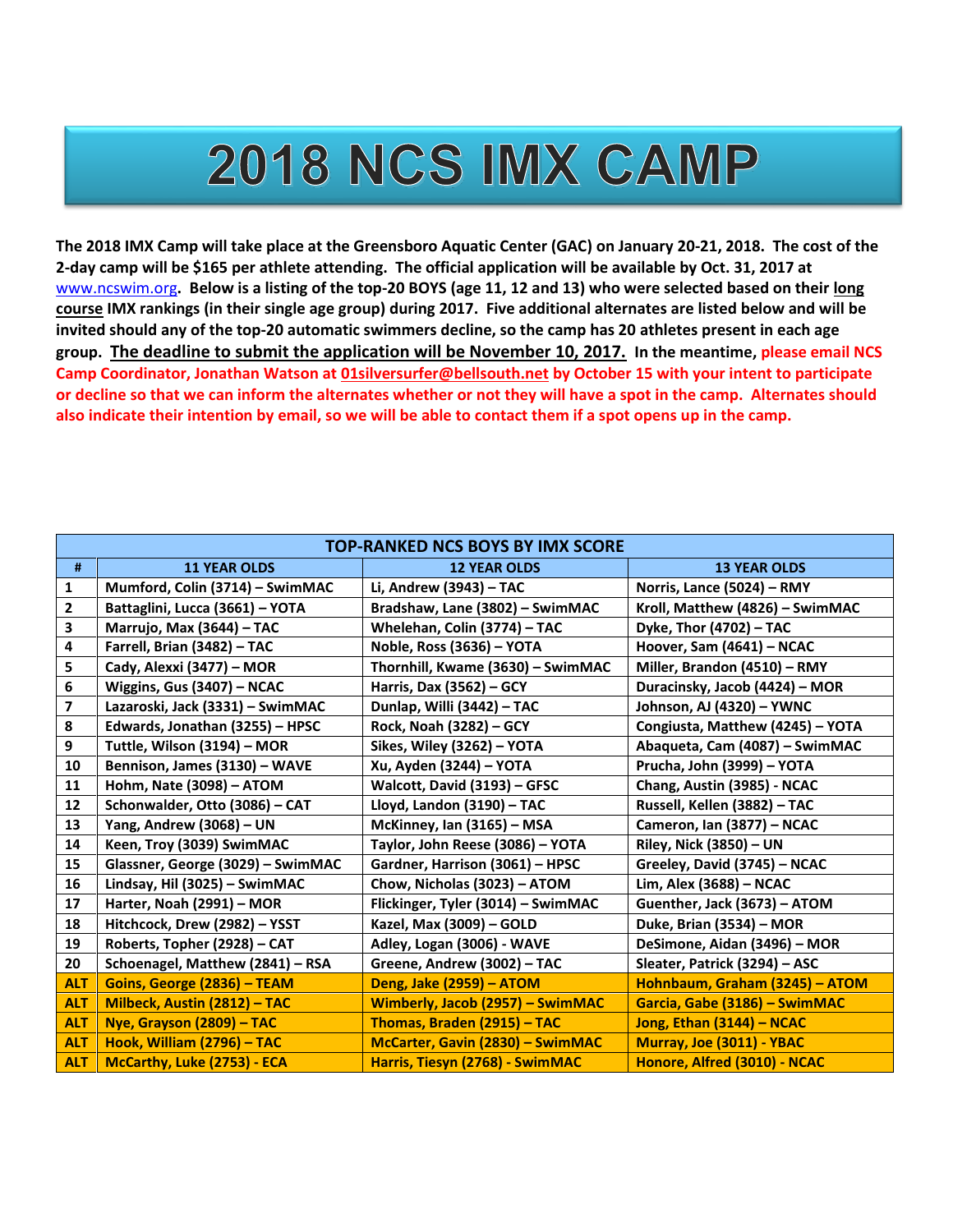# **IMX CAMP APPLICATION**

| <u>ATHLETE PARTICIPANT's NAME:</u>                | (FIRST NAME) _____________________________(MI) ______ (LAST NAME) _____________________ |
|---------------------------------------------------|-----------------------------------------------------------------------------------------|
|                                                   |                                                                                         |
|                                                   |                                                                                         |
|                                                   | HOME PHONE (______) _________________ CELL PHONE CONTACT (______)_______________        |
| MOTHER's NAME __________________________________  |                                                                                         |
|                                                   |                                                                                         |
| FATHER's NAME ___________________________________ |                                                                                         |
|                                                   | <b>PHONE _______________</b> _                                                          |

**A confirmation of the receipt of all forms and payment will be emailed to the email addresses above by 11/30/17, so please be sure to print clearly and neatly. Due to the manner of selection, there can be no refunds for swimmers who cancel their participation at this camp after the application has been received.**

**CAMP PARTICIPANT'S USA SWIM ID # \_\_\_\_\_\_\_\_\_\_\_\_\_\_\_\_\_\_ (this ID # is available from your coach; it is the swimmer's birthdate, plus the first three letters of the swimmer's first name, middle initial and the first four letters of the swimmer's last name. John D. Smith born on 01/01/01 would be "010101JOHDSMIT")**

**PARTICIPANTS' APPAREL SIZES (CHECK SIZE FOR EACH ITEM). Please note sizes are final and extra items are not available so please be sure to choose correct sizes.**

| T-shirt size (CHECK ONE): □Adult-SMALL |                                                                           | $\Box$ Adult-MEDIUM | $\Box$ Adult-LARGE                 | $\square$ Adult-XL |
|----------------------------------------|---------------------------------------------------------------------------|---------------------|------------------------------------|--------------------|
|                                        | $F$ leece Jacket size (CHECK ONE): $\Box$ Adult-SMALL $\Box$ Adult-MEDIUM |                     | $\Box$ Adult-LARGE $\Box$ Adult-XL |                    |

| <b>Home Swim Club Name:</b> |  |
|-----------------------------|--|
| <b>Club Coach's Name:</b>   |  |
| <b>Home Coach's E-Mail:</b> |  |

**PLEASE SEE THE ATTACHED medical authorization form and waiver which must be returned with your fee and this application by the deadline of November 10, 2017.**

**PLEASE RETURN THIS APPLICATION, ACCOMPANYING FORMS AND A CHECK PAYABLE TO "NC SWIMMING" FOR \$165 NO LATER THAN NOVEMBER 10, 2017 to:**

> *NC SWIMMING IMX CAMP* **ATTN: Jonathan Watson, NCS Camp Coordinator 6766 Chauncey Drive Raleigh, NC 27615**

#### **QUESTIONS:**

- For **camp-specific** questions about the **IMX Camp** to the **Camp Director**, **Jay Dodson**, **[starcoachjay@yahoo.com](mailto:starcoachjay@yahoo.com)**
- For **registration** questions contact **NCS Camp Coordinator**, **Jonathan Watson, 01silversurfer@bellsouth.net**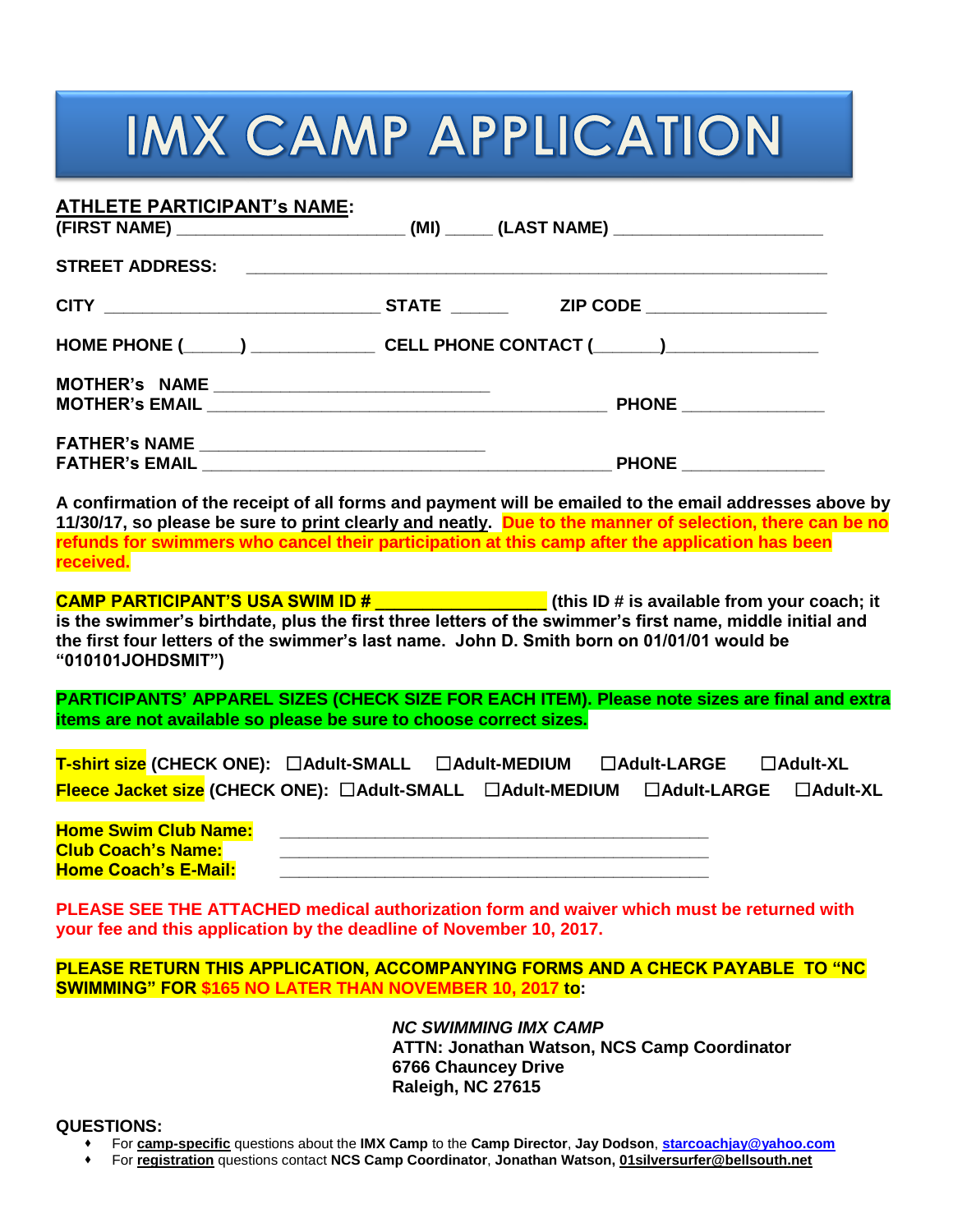### North Carolina Swimming Camp Medical Authorization Form

Date \_\_\_\_\_/\_\_\_\_\_/\_\_\_\_\_ Athlete Name \_\_\_\_\_\_\_\_\_\_\_\_\_\_\_\_\_\_\_\_\_\_\_\_\_\_\_\_\_\_\_\_\_\_\_\_\_\_\_\_\_

\_\_\_\_\_\_\_\_\_\_\_\_\_\_\_\_\_\_\_\_\_\_\_\_\_\_\_\_\_\_\_\_\_\_\_\_\_ \_\_\_\_\_\_\_\_\_\_\_\_\_\_\_\_\_\_\_\_\_\_

\_\_\_\_\_\_\_\_\_\_\_\_\_\_\_\_\_\_\_\_\_\_\_\_\_\_\_\_\_\_\_\_\_\_\_\_\_ \_\_\_\_\_\_\_\_\_\_\_\_\_\_\_\_\_\_\_\_\_\_

### **IMX CAMP**

I do hereby voluntarily consent to clinic care including routine diagnostic procedures, medical and/or surgical treatment by the physician assigned by the North Carolina Swimming camp staff or the physician and facility chosen for \_\_\_\_\_\_\_\_\_\_\_\_\_\_\_\_\_\_\_\_\_\_(athlete name).

I am aware that the practice of medicine and surgery is not an exact science and I acknowledge that no guarantee is to be made to me as to the result of the treatments or examinations by these persons or facilities.

Signature of Athlete Date Date Date Date Date

Signature of Parent/Guardian and Date and Date

Please include telephone numbers where a relative or guardian can be reached in case of an emergency: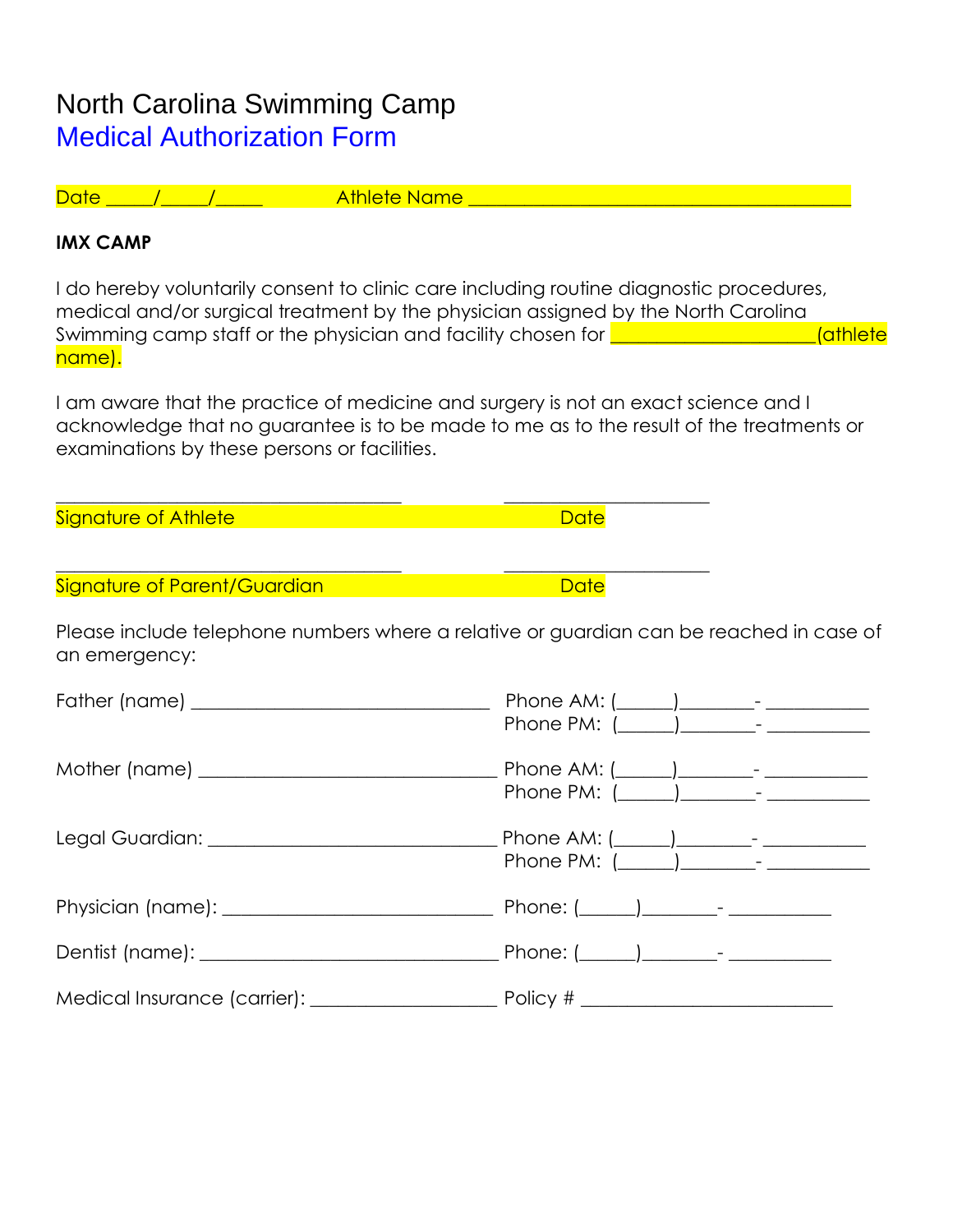#### **Allergies**

Is there a history of skin or other untoward reaction or sickness following injection or oral administration (ingestion) of (please be specific, if YES):

| (a) | Penicillin or other antibiotics                              | YES        | NО        |  |
|-----|--------------------------------------------------------------|------------|-----------|--|
| (b) | Morphine, codeine, Demerol (narcotics)                       | <b>YES</b> | NO.       |  |
| (C) | Novocain or other anesthetics                                | <b>YES</b> | <b>NO</b> |  |
| (d) | Aspirin, emperin, other pain remedies                        | <b>YES</b> | <b>NO</b> |  |
| (e) | Sulfa drugs                                                  | <b>YES</b> | NO        |  |
| (f) | Tetanus, antitoxin or other serums                           | <b>YES</b> | <b>NO</b> |  |
| (g) | Adhesive tape                                                | <b>YES</b> | <b>NO</b> |  |
| (h) | lodine or methiolate                                         | <b>YES</b> | <b>NO</b> |  |
| (i) | Any other drug or medication                                 | <b>YES</b> | NO.       |  |
| (i) | Any foods (eggs, milk, chocolate, nuts, etc.)                | <b>YES</b> | NO.       |  |
|     | Please list any foods to which you are known to be allergic: |            |           |  |
|     |                                                              |            |           |  |

| (k) | Insect bites, bee stings, other  |
|-----|----------------------------------|
|     | Other allergies not listed above |

Drugs taken recently (within the last six months that the athlete has taken):

| $(\alpha)$ | Cortisone                                   | YFS | NО |
|------------|---------------------------------------------|-----|----|
| (b)        | ACTH                                        | YES | NΟ |
| (C)        | Anticoagulants                              | YFS | NO |
| (d)        | <b>Tranquilizers</b>                        | YFS | NΟ |
| (e)        | Hypotensives (high blood pressure medicine) | YES | NΟ |
|            |                                             |     |    |

Has the athlete ever received treatment for:

| Asthma/Rheumatism, Rheumatic fever | <b>YES</b> | NO. |
|------------------------------------|------------|-----|
|------------------------------------|------------|-----|

 $\_$  , and the set of the set of the set of the set of the set of the set of the set of the set of the set of the set of the set of the set of the set of the set of the set of the set of the set of the set of the set of th

 $\_$  , and the set of the set of the set of the set of the set of the set of the set of the set of the set of the set of the set of the set of the set of the set of the set of the set of the set of the set of the set of th  $\_$  , and the set of the set of the set of the set of the set of the set of the set of the set of the set of the set of the set of the set of the set of the set of the set of the set of the set of the set of the set of th  $\_$  , and the set of the set of the set of the set of the set of the set of the set of the set of the set of the set of the set of the set of the set of the set of the set of the set of the set of the set of the set of th

 $\mathcal{L}_\mathcal{L} = \mathcal{L}_\mathcal{L} = \mathcal{L}_\mathcal{L} = \mathcal{L}_\mathcal{L} = \mathcal{L}_\mathcal{L} = \mathcal{L}_\mathcal{L} = \mathcal{L}_\mathcal{L} = \mathcal{L}_\mathcal{L} = \mathcal{L}_\mathcal{L} = \mathcal{L}_\mathcal{L} = \mathcal{L}_\mathcal{L} = \mathcal{L}_\mathcal{L} = \mathcal{L}_\mathcal{L} = \mathcal{L}_\mathcal{L} = \mathcal{L}_\mathcal{L} = \mathcal{L}_\mathcal{L} = \mathcal{L}_\mathcal{L}$ 

Any other physical conditions of which we should be aware:

Does this athlete exhibit any shortcomings while training in the pool that our staff should be aware of prior to this athlete training at camp? If so, please list:

Please have the coach of the athlete above give a yardage range which the athlete above could be expected to swim at this time of year. This will help our staff be sure not to risk injury to the athlete. **This athlete could be expected to average \_\_\_\_\_\_\_\_\_\_\_ yards per workout during this camp (please get this information from the athlete's coach).**